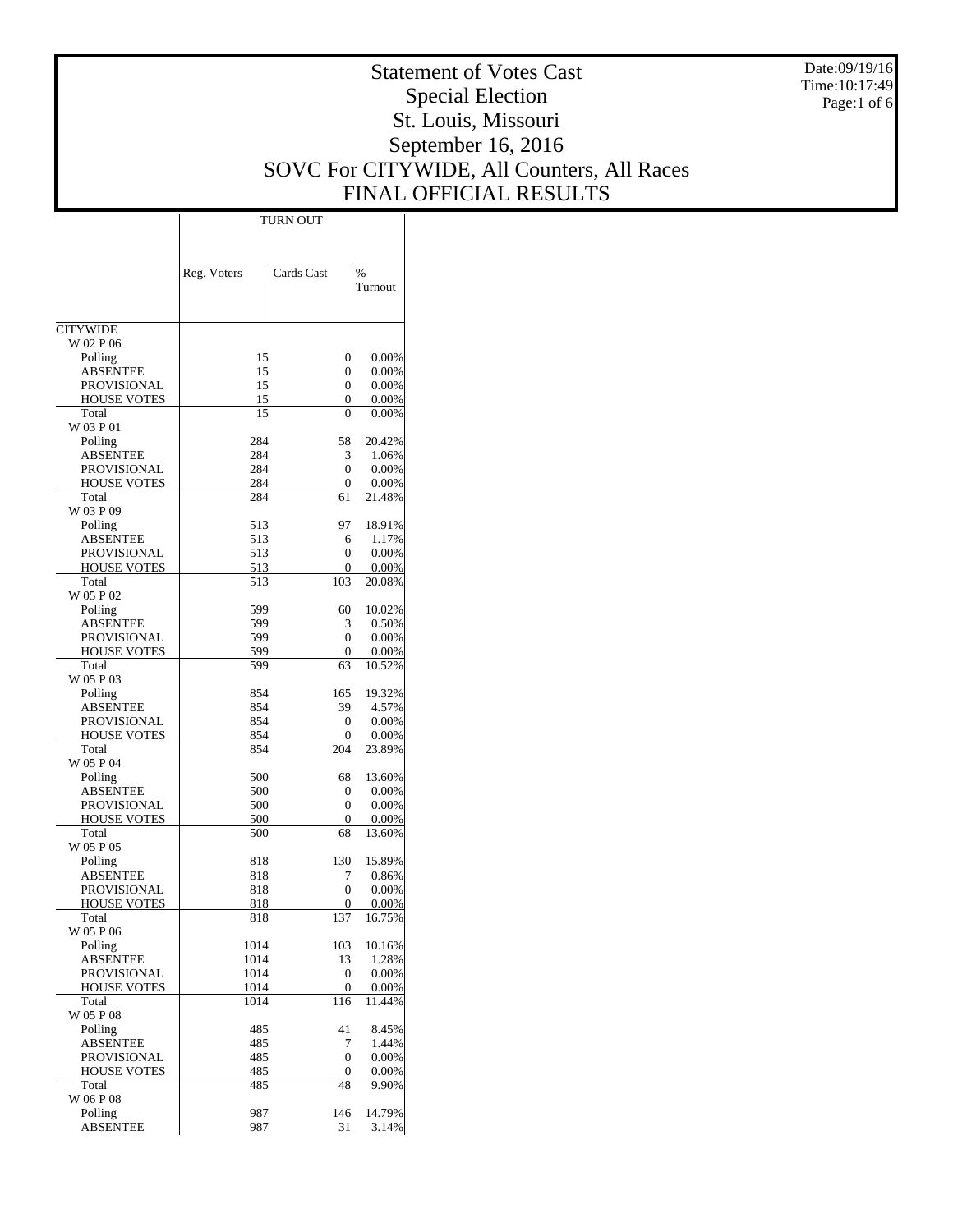Date:09/19/16 Time:10:17:49 Page:2 of 6

# Statement of Votes Cast Special Election St. Louis, Missouri September 16, 2016 SOVC For CITYWIDE, All Counters, All Races FINAL OFFICIAL RESULTS

 $\top$ 

|                      | Reg. Voters | Cards Cast       | $\%$     |
|----------------------|-------------|------------------|----------|
|                      |             |                  | Turnout  |
|                      |             |                  |          |
| PROVISIONAL          | 987         | $\overline{0}$   | 0.00%    |
| <b>HOUSE VOTES</b>   | 987         | 1                | 0.10%    |
| Total                | 987         | 178              | 18.03%   |
| W 06 P 09<br>Polling | 131         | 18               | 13.74%   |
| <b>ABSENTEE</b>      | 131         | 0                | 0.00%    |
| PROVISIONAL          | 131         | 0                | 0.00%    |
| <b>HOUSE VOTES</b>   | 131         | 0                | 0.00%    |
| Total<br>W 07 P 04   | 131         | 18               | 13.74%   |
| Polling              | 1735        | 168              | 9.68%    |
| <b>ABSENTEE</b>      | 1735        | 6                | 0.35%    |
| PROVISIONAL          | 1735        | 0                | 0.00%    |
| <b>HOUSE VOTES</b>   | 1735        | 0                | 0.00%    |
| Total<br>W 07 P 05   | 1735        | 174              | 10.03%   |
| Polling              | 1542        | 213              | 13.81%   |
| <b>ABSENTEE</b>      | 1542        | 17               | 1.10%    |
| PROVISIONAL          | 1542        | 0                | 0.00%    |
| <b>HOUSE VOTES</b>   | 1542        | 0                | 0.00%    |
| Total                | 1542        | 230              | 14.92%   |
| W 07 P 06<br>Polling | 1804        | 312              | 17.29%   |
| <b>ABSENTEE</b>      | 1804        | 12               | 0.67%    |
| PROVISIONAL          | 1804        | 0                | 0.00%    |
| <b>HOUSE VOTES</b>   | 1804        | 0                | 0.00%    |
| Total                | 1804        | 324              | 17.96%   |
| W 08 P 06<br>Polling | 76          | 11               | 14.47%   |
| ABSENTEE             | 76          | 0                | 0.00%    |
| PROVISIONAL          | 76          | 0                | 0.00%    |
| <b>HOUSE VOTES</b>   | 76          | 0                | 0.00%    |
| Total                | 76          | 11               | 14.47%   |
| W 09 P 01<br>Polling | 1081        | 193              | 17.85%   |
| <b>ABSENTEE</b>      | 1081        | 1                | 0.09%    |
| PROVISIONAL          | 1081        | $\boldsymbol{0}$ | 0.00%    |
| HOUSE VOTES          | 1081        | 0                | 0.00%    |
| Total                | 1081        | 194              | 17.95%   |
| W 09 P 03<br>Polling | 792         | 212              | 26.77%   |
| <b>ABSENTEE</b>      | 792         | 2                | 0.25%    |
| PROVISIONAL          | 792         | $\overline{0}$   | 0.00%    |
| <b>HOUSE VOTES</b>   | 792         | $\mathbf 0$      | $0.00\%$ |
| Total                | 792         | 214              | 27.02%   |
| W 09 P 04<br>Polling | 587         | 119              | 20.27%   |
| <b>ABSENTEE</b>      | 587         | 4                | 0.68%    |
| <b>PROVISIONAL</b>   | 587         | $\boldsymbol{0}$ | $0.00\%$ |
| <b>HOUSE VOTES</b>   | 587         | 0                | 0.00%    |
| Total<br>W 09 P 05   | 587         | 123              | 20.95%   |
| Polling              | 719         | 179              | 24.90%   |
| <b>ABSENTEE</b>      | 719         | 4                | 0.56%    |
| PROVISIONAL          | 719         | $\boldsymbol{0}$ | 0.00%    |
| <b>HOUSE VOTES</b>   | 719         | 0                | 0.00%    |
| Total<br>W 09 P 06   | 719         | 183              | 25.45%   |

TURN OUT

 $\overline{1}$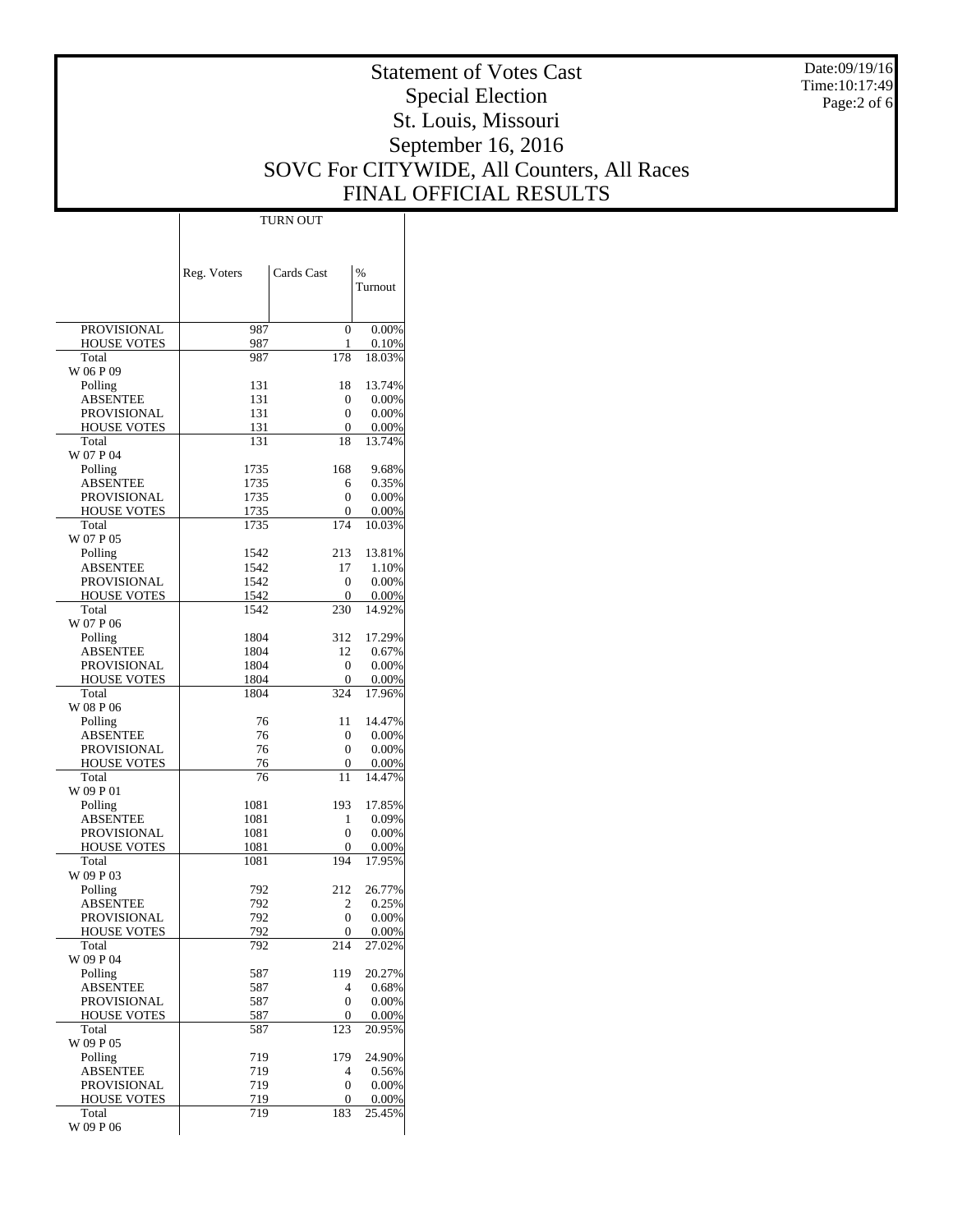Date:09/19/16 Time:10:17:49 Page:3 of 6

# Statement of Votes Cast Special Election St. Louis, Missouri September 16, 2016 SOVC For CITYWIDE, All Counters, All Races FINAL OFFICIAL RESULTS

Τ

|                    | <b>TURN OUT</b> |                |         |  |  |  |
|--------------------|-----------------|----------------|---------|--|--|--|
|                    |                 |                |         |  |  |  |
|                    |                 |                |         |  |  |  |
|                    | Reg. Voters     | Cards Cast     | $\%$    |  |  |  |
|                    |                 |                | Turnout |  |  |  |
|                    |                 |                |         |  |  |  |
| Polling            | 889             | 103            | 11.59%  |  |  |  |
| <b>ABSENTEE</b>    | 889             | 6              | 0.67%   |  |  |  |
| <b>PROVISIONAL</b> | 889             | 0              | 0.00%   |  |  |  |
| <b>HOUSE VOTES</b> | 889             | $\overline{0}$ | 0.00%   |  |  |  |
| Total              | 889             | 109            | 12.26%  |  |  |  |
| W 20 P 01          |                 |                |         |  |  |  |
| Polling            | 1029            | 82             | 7.97%   |  |  |  |
| <b>ABSENTEE</b>    | 1029            | 0              | 0.00%   |  |  |  |
| <b>PROVISIONAL</b> | 1029            | $\Omega$       | 0.00%   |  |  |  |
| <b>HOUSE VOTES</b> | 1029            | $\overline{0}$ | 0.00%   |  |  |  |
| Total              | 1029            | 82             | 7.97%   |  |  |  |
| W 20 P 03          |                 |                |         |  |  |  |
| Polling            | 1236            | 119            | 9.63%   |  |  |  |
| <b>ABSENTEE</b>    | 1236            | 2              | 0.16%   |  |  |  |
| PROVISIONAL        | 1236            | $\theta$       | 0.00%   |  |  |  |
| <b>HOUSE VOTES</b> | 1236            | $\theta$       | 0.00%   |  |  |  |
| Total              | 1236            | 121            | 9.79%   |  |  |  |
| W 20 P 05          |                 |                |         |  |  |  |
| Polling            | 1170            | 158            | 13.50%  |  |  |  |
| <b>ABSENTEE</b>    | 1170            | $\mathfrak{D}$ | 0.17%   |  |  |  |
| <b>PROVISIONAL</b> | 1170            | $\theta$       | 0.00%   |  |  |  |
| <b>HOUSE VOTES</b> | 1170            | $\theta$       | 0.00%   |  |  |  |
| Total              | 1170            | 160            | 13.68%  |  |  |  |
| W 20 P 06          |                 |                |         |  |  |  |
| Polling            | 201             | 17             | 8.46%   |  |  |  |
| <b>ABSENTEE</b>    | 201             | 1              | 0.50%   |  |  |  |
| <b>PROVISIONAL</b> | 201             | $\theta$       | 0.00%   |  |  |  |
| <b>HOUSE VOTES</b> | 201             | $\overline{0}$ | 0.00%   |  |  |  |
| Total              | 201             | 18             | 8.96%   |  |  |  |
| W 25 P 06          |                 |                |         |  |  |  |
| Polling            | 20              | $\overline{0}$ | 0.00%   |  |  |  |
| <b>ABSENTEE</b>    | 20              | $\theta$       | 0.00%   |  |  |  |
| <b>PROVISIONAL</b> | 20              | $\overline{0}$ | 0.00%   |  |  |  |
| <b>HOUSE VOTES</b> | 20              | 0              | 0.00%   |  |  |  |
| Total              | 20              | $\theta$       | 0.00%   |  |  |  |
| Total              |                 |                |         |  |  |  |
| Polling            | 19081           | 2772           | 14.53%  |  |  |  |
| <b>ABSENTEE</b>    | 19081           | 166            | 0.87%   |  |  |  |
| <b>PROVISIONAL</b> | 19081           | $\overline{0}$ | 0.00%   |  |  |  |
| <b>HOUSE VOTES</b> | 19081           | 1              | 0.01%   |  |  |  |
| Total              | 19081           | 2939           | 15.40%  |  |  |  |
|                    |                 |                |         |  |  |  |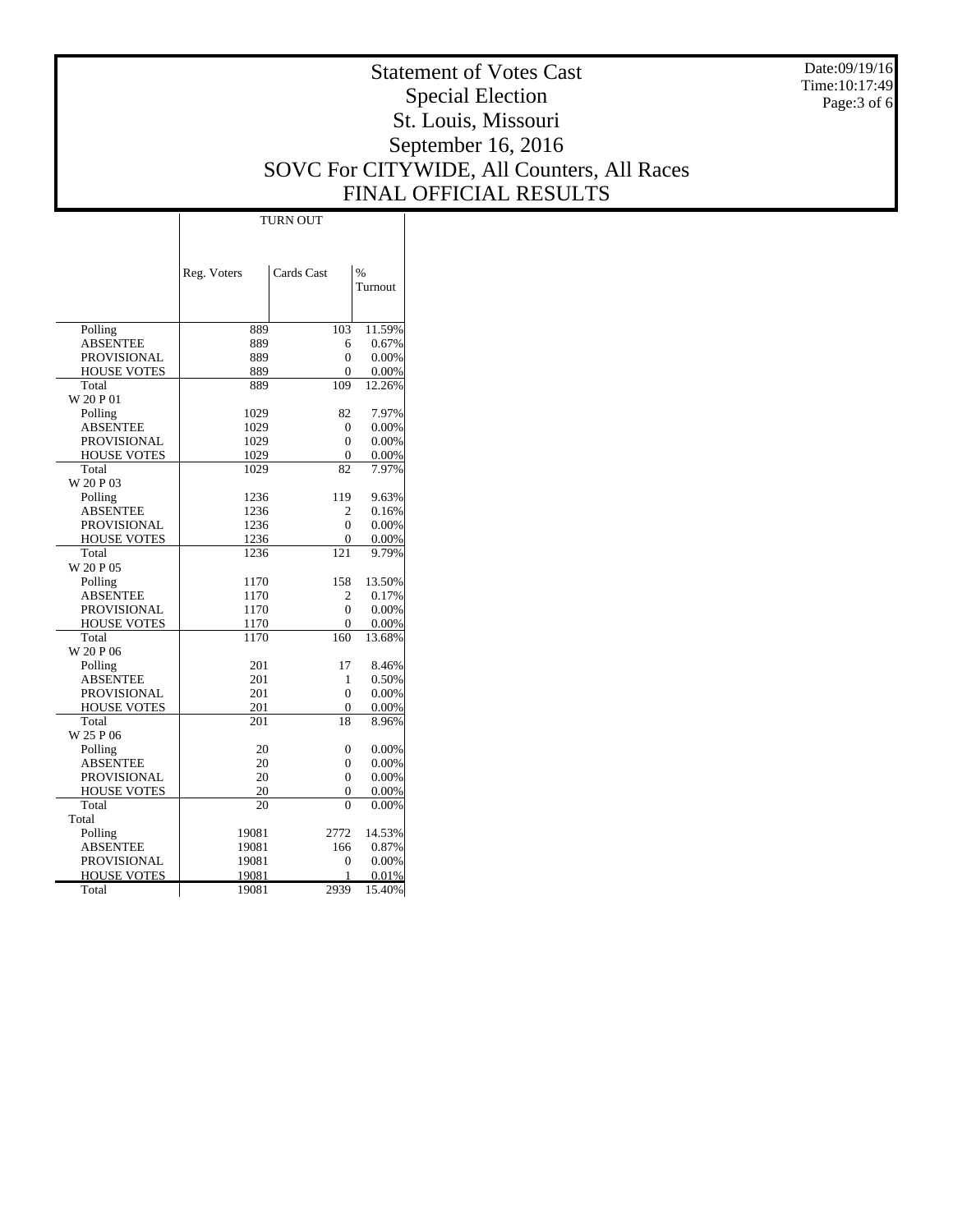Date:09/19/16 Time:10:17:49 Page:4 of 6

# Statement of Votes Cast Special Election St. Louis, Missouri September 16, 2016 SOVC For CITYWIDE, All Counters, All Races FINAL OFFICIAL RESULTS

ST REP 78 DEM

|                                       | Reg. Voters | Times<br>Counted      | <b>Total Votes</b>   | <b>BRUCE FRANKS</b> |            | PENNY HUBBARD          |           |
|---------------------------------------|-------------|-----------------------|----------------------|---------------------|------------|------------------------|-----------|
| <b>CITYWIDE</b>                       |             |                       |                      |                     |            |                        |           |
| W 02 P 06                             |             |                       |                      |                     |            |                        |           |
| Polling                               | 15          | $\boldsymbol{0}$      | $\boldsymbol{0}$     | $\boldsymbol{0}$    |            | $\boldsymbol{0}$       |           |
| <b>ABSENTEE</b>                       | 15          | $\mathbf{0}$          | $\overline{0}$       | $\mathbf{0}$        |            | $\boldsymbol{0}$       |           |
| <b>PROVISIONAL</b>                    | 15          | $\boldsymbol{0}$      | $\boldsymbol{0}$     | $\mathbf{0}$        |            | $\boldsymbol{0}$       |           |
| <b>HOUSE VOTES</b>                    | 15          | $\mathbf{0}$          | $\overline{0}$       | $\mathbf{0}$        |            | $\mathbf{0}$           |           |
| Total                                 | 15          | $\theta$              | $\theta$             | $\overline{0}$      |            | $\theta$               |           |
| W 03 P 01                             |             |                       |                      |                     |            |                        |           |
| Polling                               | 284         | 58                    | 58                   | 38                  | 65.52%     | 20                     | 34.48%    |
| <b>ABSENTEE</b>                       | 284         | 3                     | 3                    | $\overline{2}$      | 66.67%     | 1                      | 33.33%    |
| <b>PROVISIONAL</b>                    | 284         | $\mathbf{0}$          | $\overline{0}$       | $\mathbf{0}$        |            | $\mathbf{0}$           |           |
| <b>HOUSE VOTES</b>                    | 284         | $\mathbf{0}$          | $\overline{0}$       | $\mathbf{0}$        |            | $\boldsymbol{0}$       |           |
| Total                                 | 284         | 61                    | 61                   | 40                  | 65.57%     | 21                     | 34.43%    |
| W 03 P 09                             |             |                       |                      |                     |            |                        |           |
| Polling                               | 513         | 97                    | 97                   | 80<br>3             | 82.47%     | 17<br>3                | 17.53%    |
| <b>ABSENTEE</b><br><b>PROVISIONAL</b> | 513<br>513  | 6<br>$\boldsymbol{0}$ | 6<br>$\overline{0}$  | $\mathbf{0}$        | 50.00%     | $\boldsymbol{0}$       | 50.00%    |
| <b>HOUSE VOTES</b>                    | 513         | $\mathbf{0}$          | $\overline{0}$       | $\mathbf{0}$        |            | $\boldsymbol{0}$       |           |
| Total                                 | 513         | 103                   | 103                  | 83                  | 80.58%     | 20                     | 19.42%    |
| W 05 P 02                             |             |                       |                      |                     |            |                        |           |
| Polling                               | 599         | 60                    | 60                   | 53                  | 88.33%     | 7                      | 11.67%    |
| <b>ABSENTEE</b>                       | 599         | 3                     | 3                    | 1                   | 33.33%     | $\overline{2}$         | 66.67%    |
| <b>PROVISIONAL</b>                    | 599         | $\mathbf{0}$          | $\overline{0}$       | $\mathbf{0}$        |            | $\boldsymbol{0}$       |           |
| <b>HOUSE VOTES</b>                    | 599         | $\mathbf{0}$          | $\overline{0}$       | $\theta$            |            | $\boldsymbol{0}$       |           |
| Total                                 | 599         | 63                    | 63                   | 54                  | 85.71%     | 9                      | 14.29%    |
| W 05 P 03                             |             |                       |                      |                     |            |                        |           |
| Polling                               | 854         | 165                   | 165                  | 42                  | 25.45%     | 123                    | 74.55%    |
| <b>ABSENTEE</b>                       | 854         | 39                    | 39                   | 1                   | 2.56%      | 38                     | 97.44%    |
| <b>PROVISIONAL</b>                    | 854         | $\mathbf{0}$          | $\boldsymbol{0}$     | $\mathbf{0}$        |            | $\boldsymbol{0}$       |           |
| <b>HOUSE VOTES</b>                    | 854         | $\boldsymbol{0}$      | $\overline{0}$       | $\mathbf{0}$        |            | $\boldsymbol{0}$       |           |
| Total                                 | 854         | 204                   | 204                  | 43                  | 21.08%     | 161                    | 78.92%    |
| W 05 P 04                             |             |                       |                      |                     |            |                        |           |
| Polling                               | 500         | 68                    | 68                   | 56                  | 82.35%     | 12                     | 17.65%    |
| <b>ABSENTEE</b>                       | 500         | $\mathbf{0}$          | $\boldsymbol{0}$     | $\boldsymbol{0}$    |            | $\boldsymbol{0}$       |           |
| <b>PROVISIONAL</b>                    | 500         | $\mathbf{0}$          | $\overline{0}$       | $\mathbf{0}$        |            | $\mathbf{0}$           |           |
| <b>HOUSE VOTES</b>                    | 500         | $\mathbf{0}$<br>68    | $\overline{0}$<br>68 | $\theta$            |            | $\boldsymbol{0}$<br>12 |           |
| Total<br>W 05 P 05                    | 500         |                       |                      | 56                  | 82.35%     |                        | 17.65%    |
|                                       | 818         | 130                   | 130                  | 60                  | 46.15%     | 70                     | 53.85%    |
| Polling<br><b>ABSENTEE</b>            | 818         | 7                     | 5                    | 1                   | 20.00%     | 4                      | 80.00%    |
| <b>PROVISIONAL</b>                    | 818         | $\mathbf{0}$          | $\overline{0}$       | $\mathbf{0}$        |            | $\mathbf{0}$           |           |
| <b>HOUSE VOTES</b>                    | 818         | $\mathbf{0}$          | $\overline{0}$       | $\theta$            |            | $\mathbf{0}$           |           |
| Total                                 | 818         | 137                   | 135                  | 61                  | 45.19%     | 74                     | 54.81%    |
| W 05 P 06                             |             |                       |                      |                     |            |                        |           |
| Polling                               | 1014        | 103                   | 103                  | 60                  | 58.25%     |                        | 43 41.75% |
| ABSENTEE                              | 1014        | 13                    | 13                   | 6                   | 46.15%     | $7\overline{ }$        | 53.85%    |
| PROVISIONAL                           | 1014        | $\mathbf{0}$          | $\boldsymbol{0}$     | $\boldsymbol{0}$    |            | $\boldsymbol{0}$       |           |
| <b>HOUSE VOTES</b>                    | 1014        | $\mathbf{0}$          | $\overline{0}$       | $\boldsymbol{0}$    |            | $\mathbf{0}$           |           |
| Total                                 | 1014        | 116                   | 116                  | 66                  | 56.90%     | 50                     | 43.10%    |
| W 05 P 08                             |             |                       |                      |                     |            |                        |           |
| Polling                               | 485         | 41                    | 41                   |                     | 27 65.85%  | 14                     | 34.15%    |
| <b>ABSENTEE</b>                       | 485         | 7                     | 7                    | 2                   | 28.57%     | 5                      | 71.43%    |
| PROVISIONAL                           | 485         | $\boldsymbol{0}$      | $\boldsymbol{0}$     | $\boldsymbol{0}$    |            | $\boldsymbol{0}$       |           |
| <b>HOUSE VOTES</b>                    | 485         | $\boldsymbol{0}$      | $\boldsymbol{0}$     | $\boldsymbol{0}$    |            | $\boldsymbol{0}$       |           |
| Total                                 | 485         | 48                    | 48                   | 29                  | 60.42%     | 19                     | 39.58%    |
| W 06 P 08                             |             |                       |                      |                     |            |                        |           |
| Polling                               | 987         | 146                   | 146                  |                     | 102 69.86% | 44                     | 30.14%    |
| <b>ABSENTEE</b>                       | 987         | 31                    | 31                   |                     | 10 32.26%  |                        | 21 67.74% |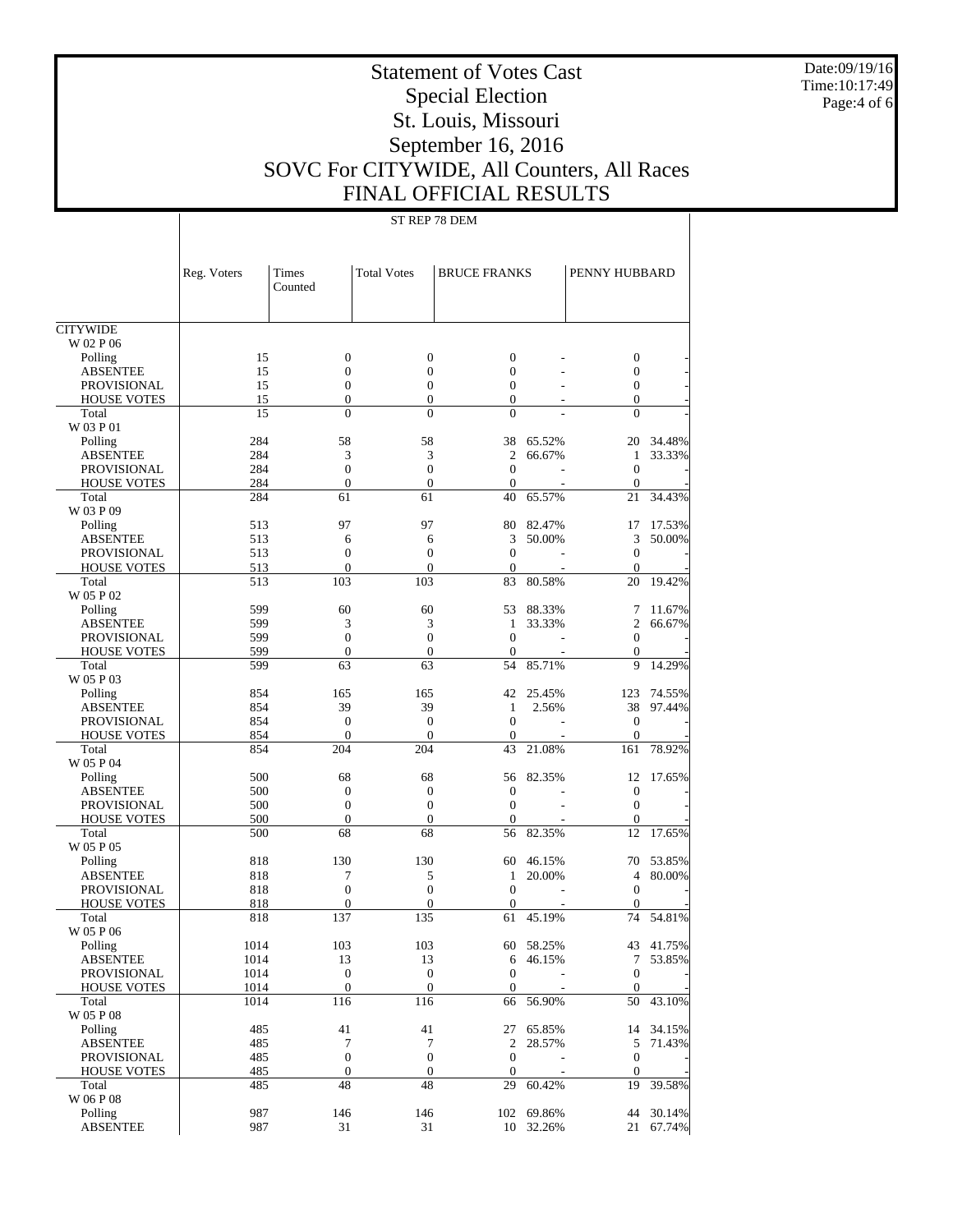Date:09/19/16 Time:10:17:49 Page:5 of 6

# Statement of Votes Cast Special Election St. Louis, Missouri September 16, 2016 SOVC For CITYWIDE, All Counters, All Races FINAL OFFICIAL RESULTS

## ST REP 78 DEM

|                                       | Reg. Voters  | Times<br>Counted             | <b>Total Votes</b>                   | <b>BRUCE FRANKS</b>          |            | PENNY HUBBARD                        |        |
|---------------------------------------|--------------|------------------------------|--------------------------------------|------------------------------|------------|--------------------------------------|--------|
| <b>PROVISIONAL</b>                    | 987          | $\mathbf{0}$                 | $\mathbf{0}$                         | $\mathbf{0}$                 |            | $\mathbf{0}$                         |        |
| <b>HOUSE VOTES</b>                    | 987          | 1                            | 1                                    |                              | 1 100.00%  | $\mathbf{0}$                         | 0.00%  |
| Total                                 | 987          | 178                          | 178                                  | 113                          | 63.48%     | 65                                   | 36.52% |
| W 06 P 09                             |              |                              |                                      |                              |            |                                      |        |
| Polling                               | 131          | 18                           | 18                                   | 13                           | 72.22%     | 5                                    | 27.78% |
| <b>ABSENTEE</b>                       | 131          | $\mathbf{0}$                 | $\boldsymbol{0}$                     | $\mathbf{0}$                 |            | $\boldsymbol{0}$                     |        |
| <b>PROVISIONAL</b>                    | 131          | $\mathbf{0}$                 | $\boldsymbol{0}$                     | $\mathbf{0}$                 |            | $\boldsymbol{0}$                     |        |
| <b>HOUSE VOTES</b>                    | 131          | $\mathbf{0}$                 | $\overline{0}$                       | $\mathbf{0}$                 |            | $\mathbf{0}$                         |        |
| Total                                 | 131          | 18                           | 18                                   | 13                           | 72.22%     | 5                                    | 27.78% |
| W 07 P 04                             |              |                              |                                      |                              |            |                                      |        |
| Polling                               | 1735         | 168                          | 168                                  | 155                          | 92.26%     | 13                                   | 7.74%  |
| <b>ABSENTEE</b>                       | 1735         | 6                            | 6                                    |                              | 6 100.00%  | $\mathbf{0}$                         | 0.00%  |
| <b>PROVISIONAL</b>                    | 1735         | $\mathbf{0}$<br>$\mathbf{0}$ | $\theta$<br>$\theta$                 | $\mathbf{0}$<br>$\mathbf{0}$ |            | $\mathbf{0}$                         |        |
| <b>HOUSE VOTES</b><br>Total           | 1735<br>1735 | 174                          | 174                                  | 161                          | 92.53%     | $\boldsymbol{0}$<br>13               | 7.47%  |
| W 07 P 05                             |              |                              |                                      |                              |            |                                      |        |
| Polling                               | 1542         | 213                          | 213                                  | 170                          | 79.81%     | 43                                   | 20.19% |
| <b>ABSENTEE</b>                       | 1542         | 17                           | 17                                   | 9                            | 52.94%     | 8                                    | 47.06% |
| <b>PROVISIONAL</b>                    | 1542         | $\theta$                     | $\boldsymbol{0}$                     | $\mathbf{0}$                 |            | $\mathbf{0}$                         |        |
| <b>HOUSE VOTES</b>                    | 1542         | $\theta$                     | $\theta$                             | $\mathbf{0}$                 |            | $\boldsymbol{0}$                     |        |
| Total                                 | 1542         | 230                          | 230                                  | 179                          | 77.83%     | 51                                   | 22.17% |
| W 07 P 06                             |              |                              |                                      |                              |            |                                      |        |
| Polling                               | 1804         | 312                          | 311                                  | 279                          | 89.71%     | 32                                   | 10.29% |
| <b>ABSENTEE</b>                       | 1804         | 12                           | 12                                   | 10                           | 83.33%     | 2                                    | 16.67% |
| <b>PROVISIONAL</b>                    | 1804         | $\mathbf{0}$                 | $\boldsymbol{0}$                     | $\mathbf{0}$                 |            | $\mathbf{0}$                         |        |
| <b>HOUSE VOTES</b>                    | 1804         | $\mathbf{0}$                 | $\boldsymbol{0}$                     | $\mathbf{0}$                 |            | $\mathbf{0}$                         |        |
| Total                                 | 1804         | 324                          | 323                                  | 289                          | 89.47%     | 34                                   | 10.53% |
| W 08 P 06                             |              |                              |                                      |                              |            |                                      |        |
| Polling                               | 76<br>76     | 11<br>$\mathbf{0}$           | 11                                   | 10                           | 90.91%     | $\mathbf{1}$                         | 9.09%  |
| <b>ABSENTEE</b><br><b>PROVISIONAL</b> | 76           | $\mathbf{0}$                 | $\boldsymbol{0}$<br>$\boldsymbol{0}$ | $\mathbf{0}$<br>$\mathbf{0}$ |            | $\boldsymbol{0}$<br>$\boldsymbol{0}$ |        |
| <b>HOUSE VOTES</b>                    | 76           | $\boldsymbol{0}$             | $\boldsymbol{0}$                     | $\mathbf{0}$                 |            | $\boldsymbol{0}$                     |        |
| Total                                 | 76           | 11                           | 11                                   | 10                           | 90.91%     | 1                                    | 9.09%  |
| W 09 P 01                             |              |                              |                                      |                              |            |                                      |        |
| Polling                               | 1081         | 193                          | 193                                  | 153                          | 79.27%     | 40                                   | 20.73% |
| <b>ABSENTEE</b>                       | 1081         | 1                            | 1                                    |                              | 1 100.00%  | $\mathbf{0}$                         | 0.00%  |
| <b>PROVISIONAL</b>                    | 1081         | $\mathbf{0}$                 | $\boldsymbol{0}$                     | $\mathbf{0}$                 |            | $\mathbf{0}$                         |        |
| <b>HOUSE VOTES</b>                    | 1081         | $\mathbf{0}$                 | $\theta$                             | $\mathbf{0}$                 |            | $\mathbf{0}$                         |        |
| Total                                 | 1081         | 194                          | 194                                  | 154                          | 79.38%     | 40                                   | 20.62% |
| W 09 P 03                             |              |                              |                                      |                              |            |                                      |        |
| Polling                               | 792          | 212                          | 212                                  | 184                          | 86.79%     | 28                                   | 13.21% |
| <b>ABSENTEE</b>                       | 792          | $\overline{c}$               | $\overline{c}$                       |                              | 2 100.00%  | $\mathbf{0}$                         | 0.00%  |
| <b>PROVISIONAL</b>                    | 792          | $\mathbf{0}$                 | $\theta$                             | $\mathbf{0}$                 |            | $\mathbf{0}$                         |        |
| <b>HOUSE VOTES</b><br>Total           | 792<br>792   | 0<br>214                     | $\boldsymbol{0}$<br>214              | $\mathbf{0}$<br>186          | 86.92%     | $\boldsymbol{0}$<br>28               | 13.08% |
| W 09 P 04                             |              |                              |                                      |                              |            |                                      |        |
| Polling                               | 587          | 119                          | 119                                  |                              | 104 87.39% | 15                                   | 12.61% |
| <b>ABSENTEE</b>                       | 587          | 4                            | $\overline{4}$                       | $\overline{2}$               | 50.00%     | $\overline{2}$                       | 50.00% |
| <b>PROVISIONAL</b>                    | 587          | $\boldsymbol{0}$             | $\boldsymbol{0}$                     | $\mathbf{0}$                 |            | $\mathbf{0}$                         |        |
| <b>HOUSE VOTES</b>                    | 587          | $\theta$                     | $\boldsymbol{0}$                     | $\mathbf{0}$                 |            | $\boldsymbol{0}$                     |        |
| Total                                 | 587          | 123                          | 123                                  | 106                          | 86.18%     | 17                                   | 13.82% |
| W 09 P 05                             |              |                              |                                      |                              |            |                                      |        |
| Polling                               | 719          | 179                          | 179                                  |                              | 171 95.53% | 8                                    | 4.47%  |
| <b>ABSENTEE</b>                       | 719          | 4                            | 4                                    |                              | 4 100.00%  | $\boldsymbol{0}$                     | 0.00%  |
| <b>PROVISIONAL</b>                    | 719          | $\boldsymbol{0}$             | $\boldsymbol{0}$                     | $\mathbf{0}$                 |            | $\boldsymbol{0}$                     |        |
| <b>HOUSE VOTES</b>                    | 719          | $\boldsymbol{0}$             | $\boldsymbol{0}$                     | $\boldsymbol{0}$             |            | $\boldsymbol{0}$                     |        |
| Total                                 | 719          | 183                          | 183                                  | 175                          | 95.63%     | 8                                    | 4.37%  |
| W 09 P 06                             |              |                              |                                      |                              |            |                                      |        |